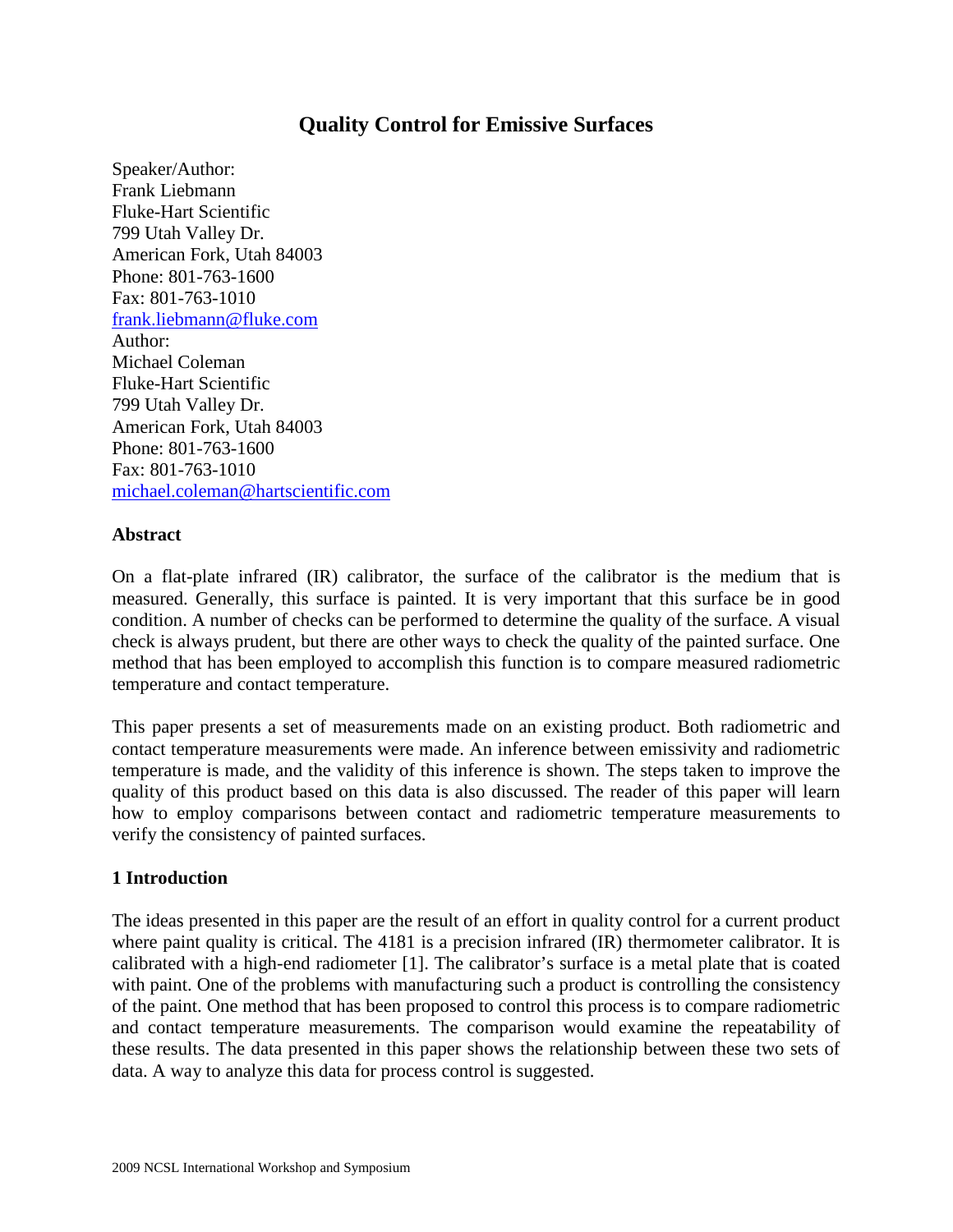#### **2 Theoretical Considerations**

The theory that this research is based on involves Planck's Law being applied to an emissive surface (1) [2]. The data used for this study involved taking a large set of radiometric and contact temperature data. Each surface was coated with the same paint. Using Planck's Law, an inference between the repeatability of the radiometric measurement and the repeatability of the surface emissivity was evaluated.

Planck's Law was applied to the spectral response of the radiometer used for this experiment. The spectral response of the radiometer was provided by the manufacturer. By means of numerical evaluation, a relationship between emissivity change and temperature change  $(\Delta T/\Delta \epsilon)$ is determined. This relationship is shown in Table 2.

$$
E = \int_{\lambda_1}^{\lambda_2} \frac{\varepsilon(\lambda)c_1}{\lambda^5 \left[\exp\left(\frac{c_2}{\lambda T}\right) - 1\right]} d\lambda
$$
 (1)

#### **3 4181 Calibration**

The painted surface used for this experiment was a Fluke – Hart Scientific 4181 Precision IR Calibrator. The data was taken from the 4181's automated calibration [1].

The 4181 Precision IR Calibrator is calibrated radiometrically. This is done using a transfer standard, a Heitronics KT19. The KT19 used in this calibration is an 8-14 µm model. The transfer is done from a series of blackbody cavities [1]. During the calibration, the KT19's emissivity setting is 0.95.

The contact temperature is monitored during the calibration. This is done by a platinum resistance thermometer (PRT) which is located 3mm behind the target's surface. The center of the PRT is centered on the target surface. The purpose of taking contact data is to help diagnose possible problems during the calibration. It does not influence the actual calibration parameters.

#### **4 Correlation of Theory and Practical Data**

For this test, 80 data samples were taken at each temperature. These samples were taken over a long period of time. The samples came from more than one batch of painted targets.

These results are shown in Figure 1. There are two sets of horizontal lines on the data. The horizontal line in the middle shows the average of the readings. The two lines above and below the data represent two standard deviations  $(2\sigma)$  of these data sets. The following sections discuss these results.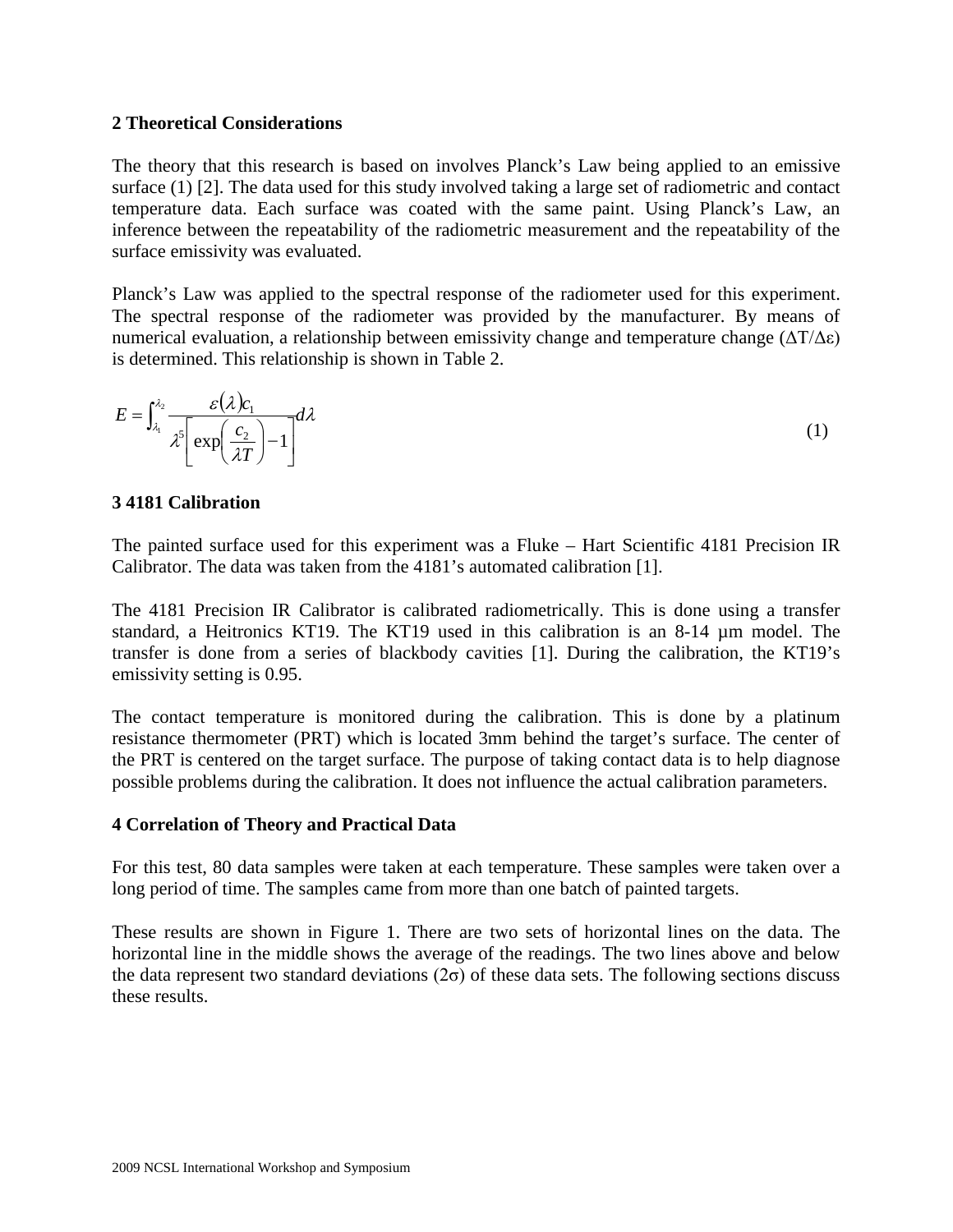

## **4.1 Uncertainty Budget**

The uncertainty budget for this experiment is shown in Table 1. It contains radiometric uncertainty for the KT19 measurements and contact uncertainties for the PRT measurements.

| Table 1. Experimental Uncertainties in $^{\circ}C$ |       |                 |                 |                 |                 |
|----------------------------------------------------|-------|-----------------|-----------------|-----------------|-----------------|
|                                                    | 35°C. | $100^{\circ}$ C | $200^{\circ}$ C | $350^{\circ}$ C | $500^{\circ}$ C |
| Radiometric Temperature<br>Measurement             | 0.11  | 0.15            | 0.18            | 0.21            | 0.26            |
| <b>Contact Temperature Measurement</b>             | 0.04  | 0.05            | 0.06            | (0.10)          | 0.13            |
| Combined Expanded Uncertainty<br>$(k=2)$           | 0.11  | 0.16            | 0.19            | 0.23            | 0.29            |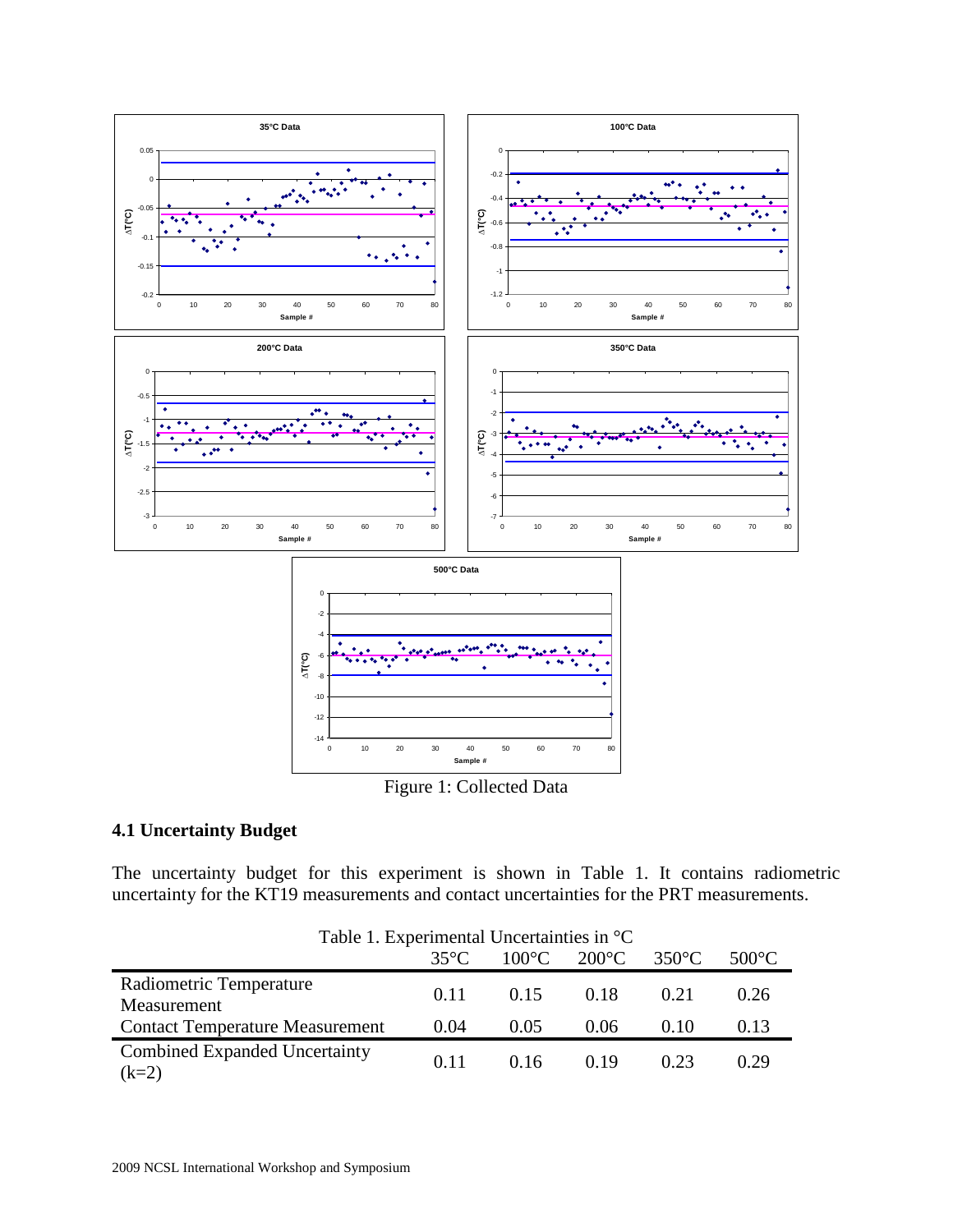The radiometric temperature uncertainties are similar to those found in Fluke – Hart Scientific's 4181 and KT19 uncertainty budgets [3]. For the KT19 uncertainty budget, the cavity effects were not considered. This is because the same cavity was used for any calibration of the KT19. Since we are considering repeatability differences and not true temperature, this uncertainty does not need to be considered.

The contact temperature uncertainty analysis is similar to those done for Fluke - Hart Scientific's dry well and metrology well products. It consists of PRT related uncertainty and 4181 controller related uncertainty. The PRT related uncertainties include PRT calibration and characterization, PRT stability (long term), PRT self-heating, PRT stem effect, precision of measurement (noise) and readout accuracy. The 4181 controller related uncertainties include display resolution, hysteresis, repeatability, temperature settling and ambient temperature.

# **4.2 Correlation between Variation in Radiometric Data and Variation in Emissivity**

To analyze the variability in the difference between contact and radiometric data, the temperature repeatability ( $ΔT$ ) was mathematically converted to emissivity repeatability ( $Δε$ ) [4]. The data in Table 2 was used to calculate this relationship. This data was also used to calculate the emissivity uncertainty from the temperature uncertainty in Table 1.

Table 2 shows how a variation in emissivity  $(∆*ε*)$  corresponds to a variation in measured radiometric temperature (∆T) when the surface temperature is constant. These numbers are based on numerical modeling of Planck's Equation [5] and are similar to numbers found in published texts [6, 7] and an upcoming standard [8].

|              | $\frac{1}{2}$    |
|--------------|------------------|
| Т            | ΔT/Δε            |
| $(^\circ C)$ | $(^{\circ}C/\%)$ |
| 35           | 0.12             |
| 100          | 0.64             |
| 200          | 1.32             |
| 350          | 2.36             |
| 500          | 3.51             |
|              |                  |

| Table 2: Emissivity Change and Temperature Change |  |  |  |
|---------------------------------------------------|--|--|--|
|---------------------------------------------------|--|--|--|

Figure 2 shows the relationship between experimental repeatability and experimental uncertainty. The horizontal solid bars represent the two standard deviations of the 80 samples. The vertical error bars represent the combined expanded uncertainty  $(k=2)$  of the experiment.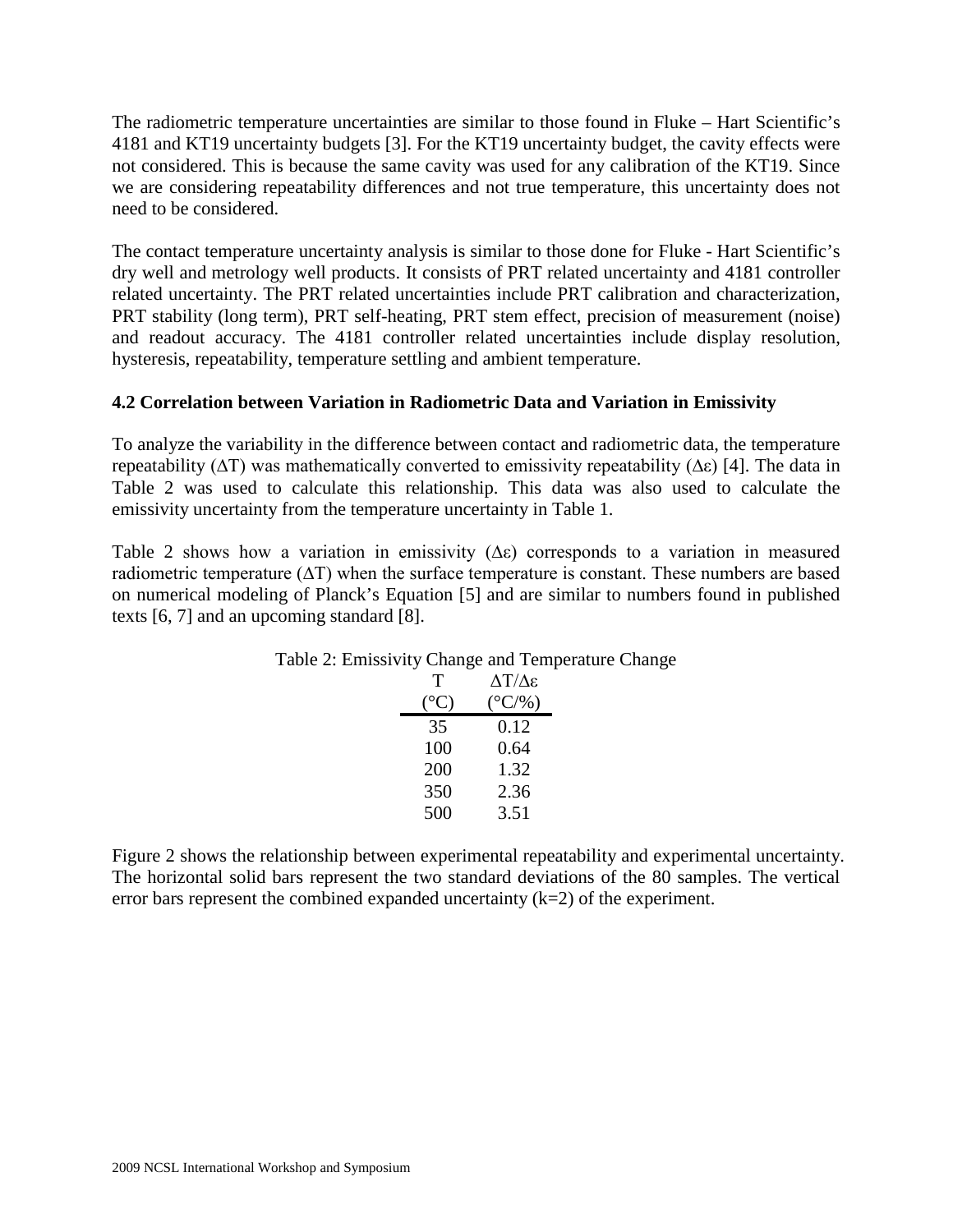

Figure 2: Experimental Repeatability and Uncertainty

### **5 Conclusion**

For higher temperature data, the samples fell within two standard deviations of 0.005 emissivity. At these temperatures, this data was well within the experimental uncertainties shown in Table 1. While there was some variation of the standard deviation of emissivity, the standard deviation values were very similar at any temperature above 100°C.

This data shows that if the proper conditions occur, this technique can be used to determine if a given painted surface falls within a set of emissivity limits. The conditions that need to be maintained are a known stable temperature on the surface and a temperature above 150°C. While this type of test may not reveal as much information as FTIR testing of surface, it could be much less time consuming and less expensive. When performing such an analysis, one should ensure that a complete uncertainty analysis is performed, and the process is properly controlled.

### **References**

1. F. Liebmann, Infrared Thermometer Calibrator Development at Fluke Corporation Hart Scientific Division, Proceedings of SPIE Defense and Security 2008: Thermosense XXX.

2. D.P. DeWitt and G.D. Nutter, Physics of Thermal Radiation and Environmental Effects on Radiation Thermometry, Chapters 1 and 3 in Theory and Practice of Radiation Thermometry, Wiley Interscience, New York, 1988, pp. 41-43.

3. F. Liebmann, Infrared Uncertainty Budget Determination in an Industrial Application, Proceedings of NCSLi 2008.

4. J.A. Wehrmeyer, Basic Concepts, Chapter 3 in U. S. Guide to the Expression of Uncertainty in Measurement, National Conference of Standards Laboratories, Boulder, CO, 1997, pp. 51-58.